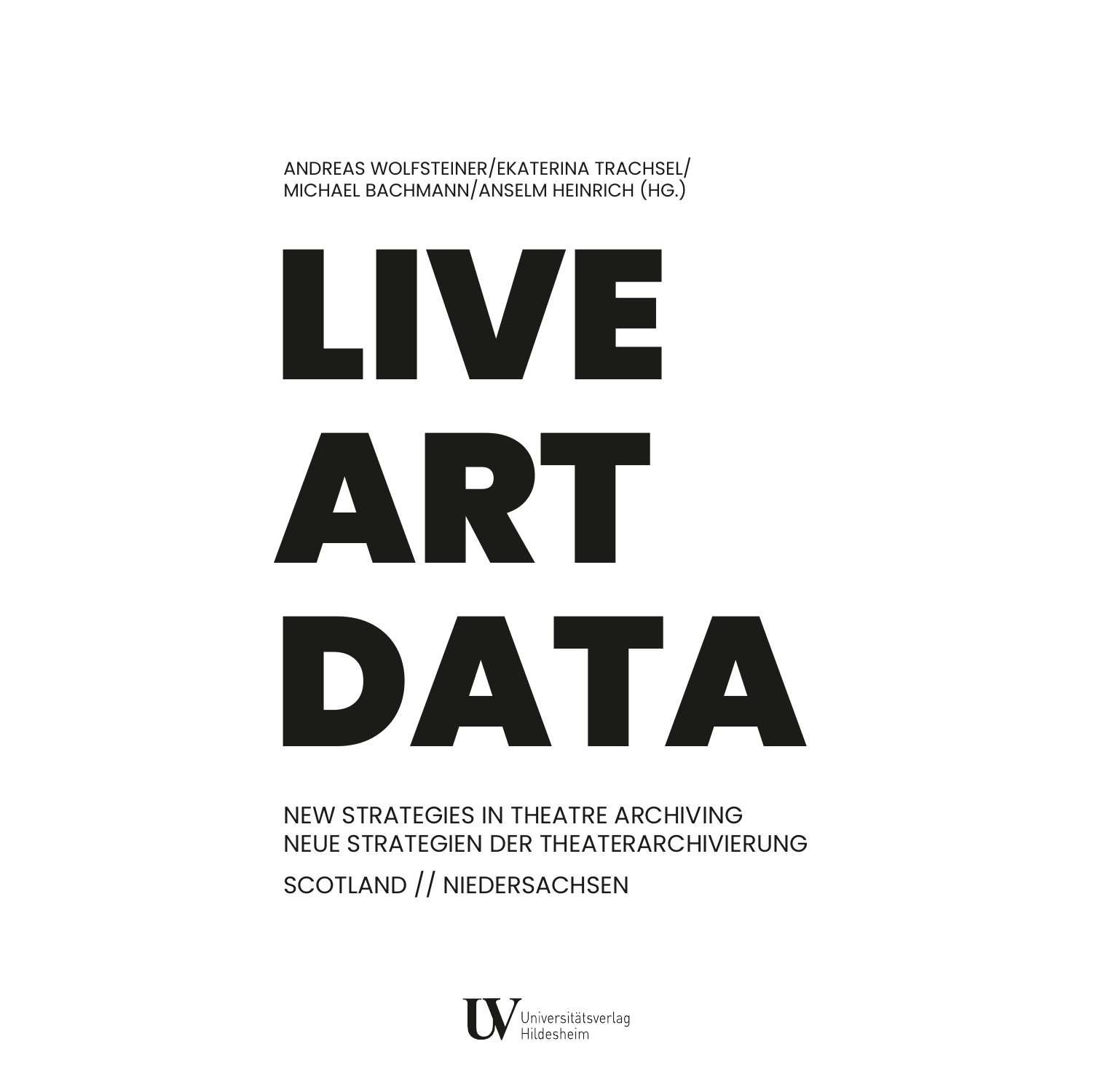[Andreas Wolfsteiner/Ekaterina Trachsel/](#page-0-0) [Michael Bachmann/Anselm Heinrich](#page-0-0) (Hg.)

Live Art Data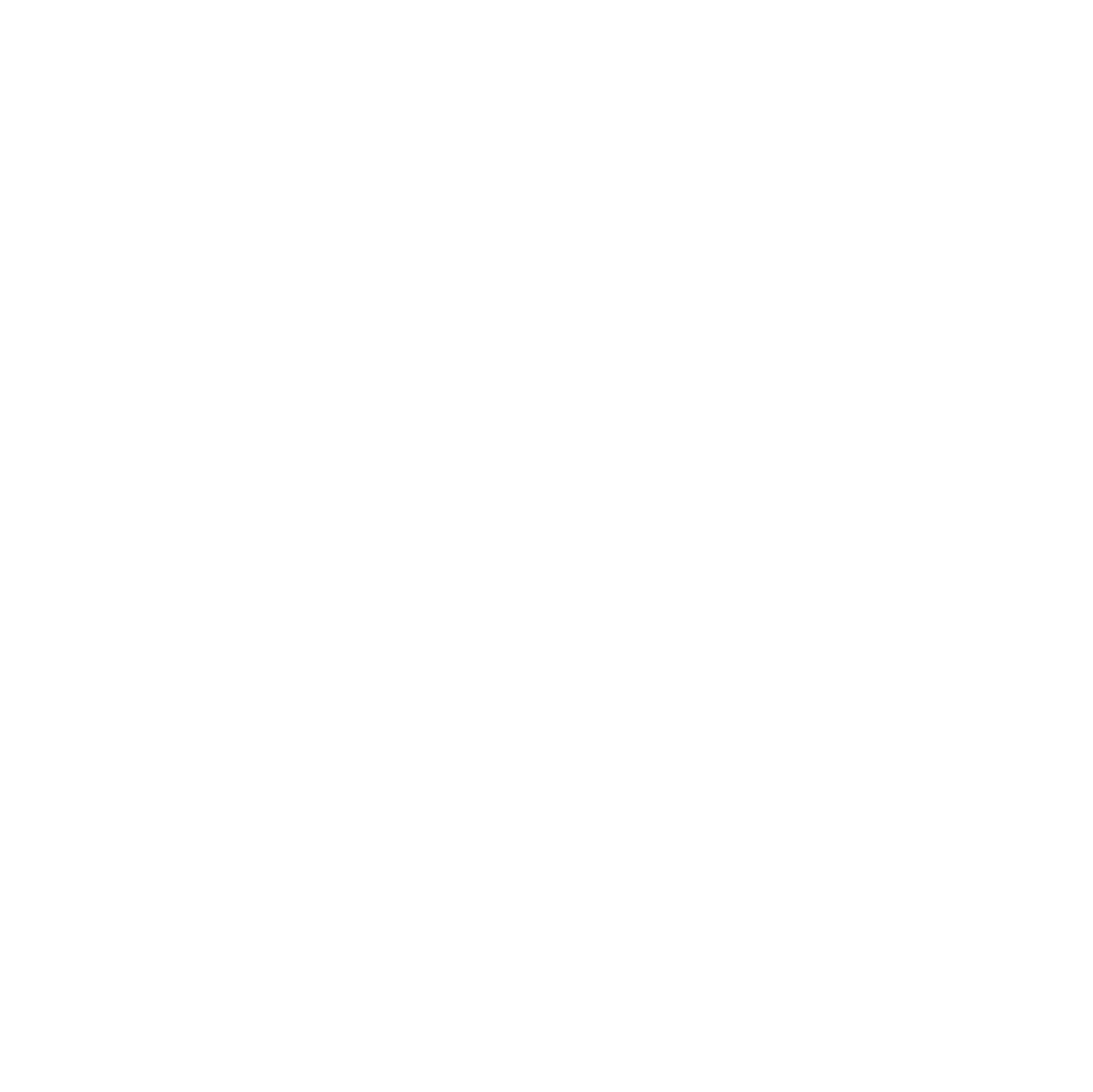[Andreas Wolfsteiner/Ekaterina Trachsel/](#page-0-0) [Michael Bachmann/Anselm Heinrich](#page-0-0) (Hg.)

## Live Art DAtA

New Strategies in Theatre Archiving Neue Strategien der Theaterarchivierung

Scotland // Niedersachsen

unter Mitarbeit von Anne Küper und Frida Stein

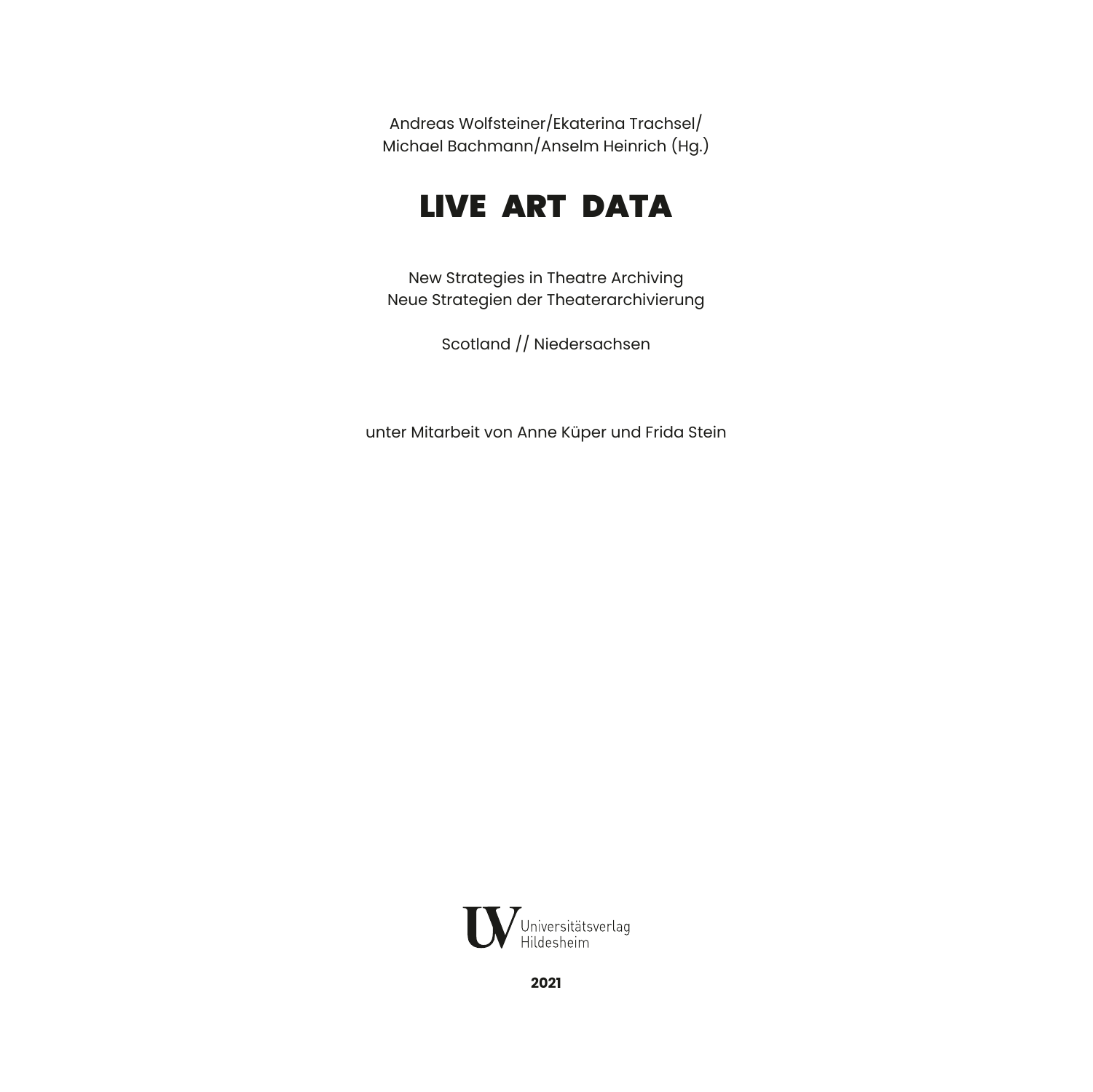Das Werk ist urheberrechtlich geschützt. Jede Verwertung außerhalb der engen Grenzen des Urheberrechtsgesetzes ist ohne Zustimmung des Verlages unzulässig. Das gilt insbesondere für Vervielfältigungen, Übersetzungen, Mikroverflmungen und die Einspeicherung und Verarbeitung in elektronischen Systemen.

Die Deutsche Nationalbibliothek verzeichnet diese Publikation in der Deutschen Nationalbibliografe; detaillierte bibliografsche Daten sind im Internet über<http://dnb.d-nb.de>abrufbar.

Das Dokument steht im Internet kostenfrei als elektronische Publikation (Open Access) zur Verfügung unter: <https://doi.org/10.18442/201>

Dieses Werk ist mit der Creative-Commons-Nutzungslizenz »Namensnennung 4.0 International« versehen. Weitere Informationen fnden sich unter: <https://creativecommons.org/licenses/by/4.0/legalcode.de>

Das Projekt »Live Art Data« wurde im Rahmen der Schottland-Initiative des Ministeriums für Wissenschaft und Kultur Niedersachsen (MWK) gefördert.



Niedersächsisches Ministerium<br>für Wissenschaft und Kultur

Satz, Layout und Umschlaggestaltung: Jan Jäger Herstellung: Druck-Point Seesen © Universitätsverlag Hildesheim, Hildesheim 2021 [www.uni-hildesheim.de/bibliothek/universitaetsverlag/](http://www.uni-hildesheim.de/bibliothek/universitaetsverlag/) Alle Rechte vorbehalten ISBN 978-3-96424-059-0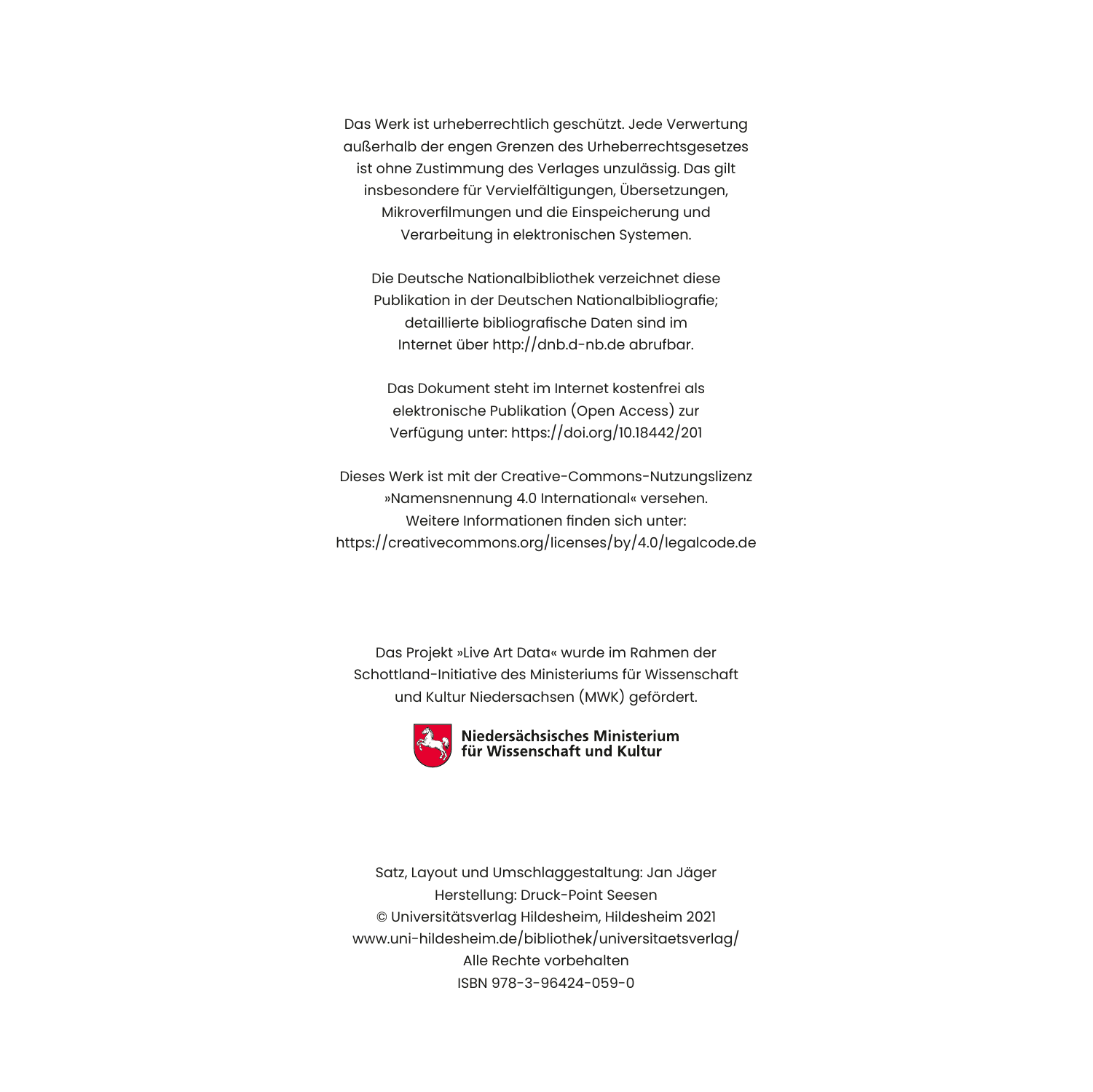# Table of Contents // Inhaltsverzeichnis

## introduction [// einleitung](#page-0-0)

| Live Art Data - New Strategies in Theatre |    |
|-------------------------------------------|----|
| Archiving: Scotland / Lower Saxony        | 10 |
| Andreas Wolfsteiner/Ekaterina Trachsel/   |    |
| Michael Bachmann/Anselm Heinrich          |    |

#### [cooperating archives](#page-0-0) // [kooperierende archive](#page-0-0)

*[Martina Groß](#page-0-0)*

| Theatre and Performance in Scottish Archives | 20 |
|----------------------------------------------|----|
| Michael Bachmann/Anselm Heinrich             |    |

[Das Deutsche Archiv für Theaterpädagogik \(DATP\)](#page-0-0)  26 *[Katharina Kolar/Bernd Oevermann](#page-0-0)*

NOTAnARCHIVE [– Archive Proben. Eine](#page-0-0)  [Einführung in das Forschungsprojekt der](#page-0-0)  [Produktionsgemeinschaft nota](#page-0-0) 32 *[Melissa Köhler/Birk Schindler](#page-0-0)*

#### [history and historiography in archives](#page-0-0) // [historisches und historiographie in archiven](#page-0-0)

[Zur Geschichte des Deutschen Archivs für](#page-0-0)  [Theaterpädagogik \(DATP\)](#page-0-0)  52 *[Marianne Streisand](#page-0-0)* [Dokumentation und Archivierung transnationaler](#page-0-0) 

[Theaterpraxis](#page-0-0) 64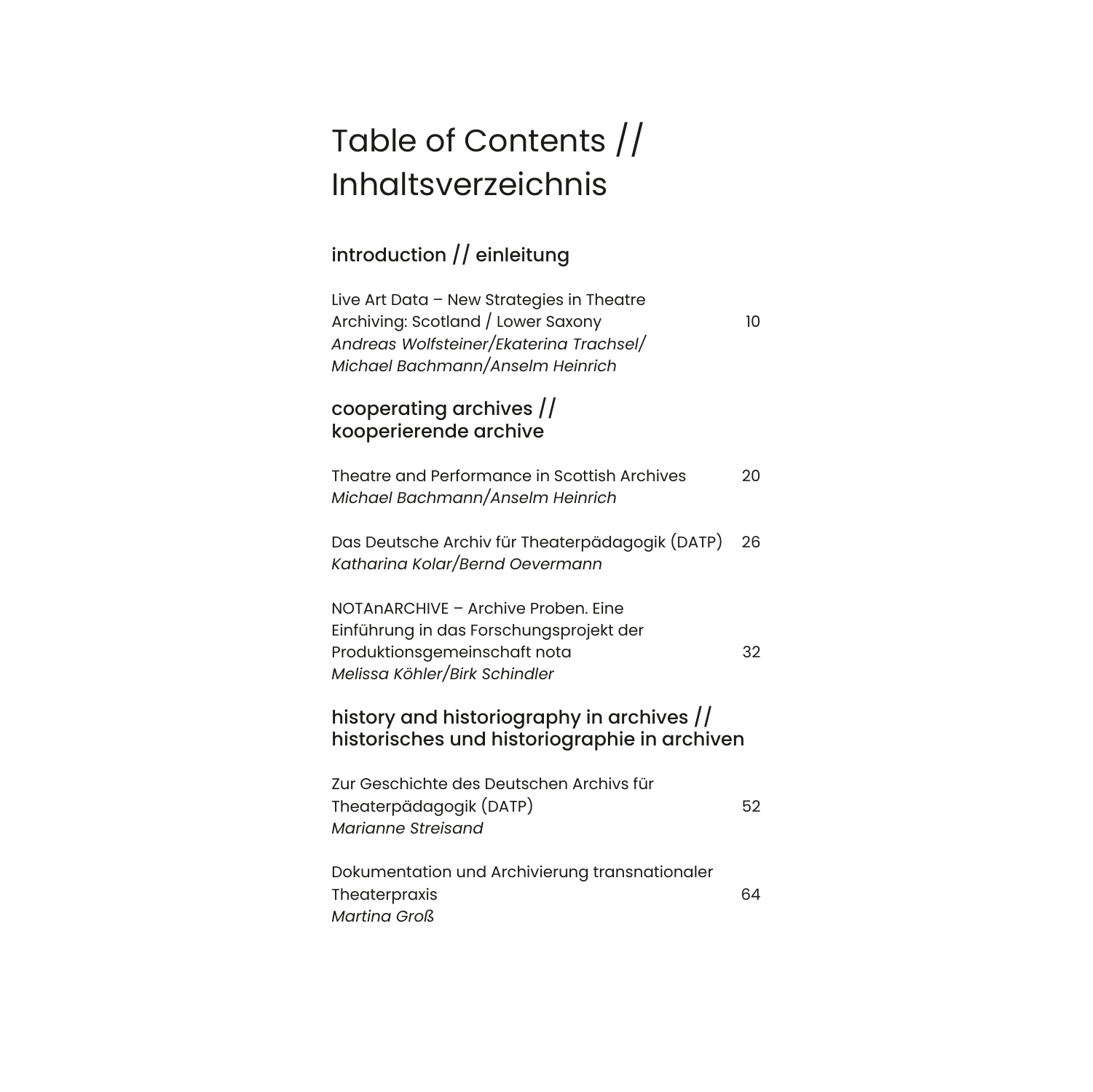| Absent Histories: Working with the Archival Traces<br>of Live Art in Scotland<br>Stephen Greer                                                                            | 74  |
|---------------------------------------------------------------------------------------------------------------------------------------------------------------------------|-----|
| Lehrlingstheater im Bestand des DATP -<br>an (Un-)told Story<br>Katharina Kolar                                                                                           | 80  |
| theories of the archive, of archiving, and<br>of archival materials // theorien des<br>archivs, des archivierens und der archivalien                                      |     |
| Material. Saturnalien der Archive<br>Stefanie Wenner                                                                                                                      | 90  |
| Archivierte Artefakte als Agenten eines<br>Wissenstransfers. Das »Prachtboot« der Insel Luf -<br>ein Schlüsselobjekt des Berliner Humboldt Forums<br>Kristiane Hasselmann | 98  |
| Performance Art in Museum Contexts: A Strategy<br>for Documentation, Preservation, Reproduction,<br>and Interaction<br>Melissa Köhler                                     | 110 |
| digital transformation and the archive $\frac{1}{2}$<br>digitale transformation und das archiv                                                                            |     |
| Live Art Data - Performancekunst zwischen<br>Liveness und Datamanagement<br>Tabea Lurk                                                                                    | 128 |
| Visualising the Archive: The Potential of Digital<br>Technologies in the Analogue Archive<br>Christopher Field/Jenny Knotts                                               | 136 |
| Long-term Digital Sustainability and Preservation<br>of Heritage in Conflict<br>Sarah Gambell                                                                             | 144 |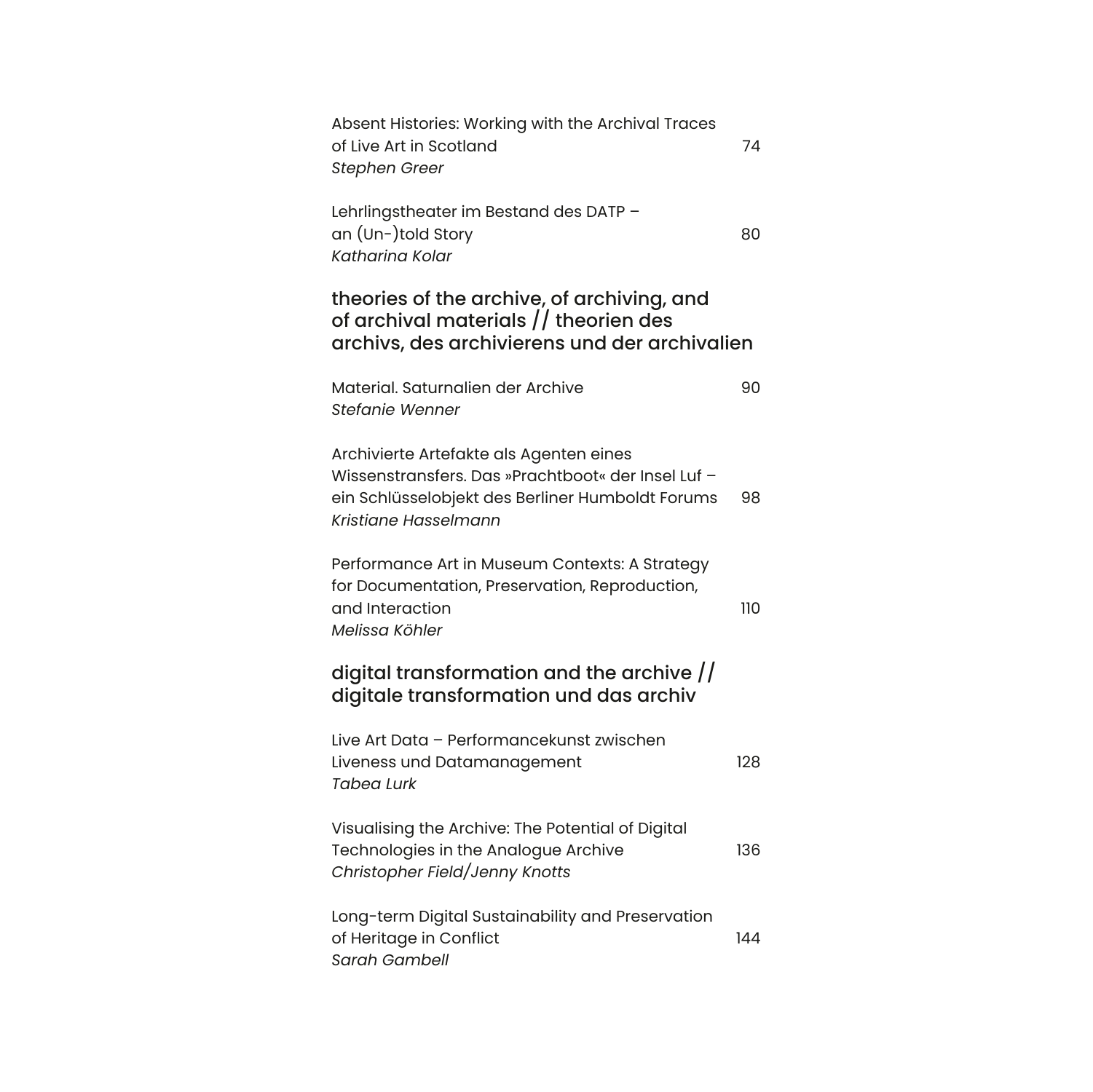| Programming, Archiving, Licensing - Screenshots |     |
|-------------------------------------------------|-----|
| of a Workspace // Programmierung, Archivierung, |     |
| Lizensierung - Bildschirmaufnahmen eines        |     |
| Arbeitsraums                                    | 154 |
| Nils Bultjer/Birk Schindler                     |     |

[cooperation practices and](#page-0-0)  [internationalisation of institutes and](#page-0-0)  institutions [// kooperationspraxen](#page-0-0)  [und internationalisierung der](#page-0-0)  [institute und institutionen](#page-0-0)

| A Story of Bridging the North Sea into the    |     |
|-----------------------------------------------|-----|
| Academic World                                | 168 |
| Judith Crämer/Christoph Kleineberg/Ramona Tax |     |

[Internationalisation at Scottish Universities](#page-0-0)  174 *[Anselm Heinrich](#page-0-0)*

### conclusion [// abschluss](#page-0-0)

| »Live Art Data« and the Pandemic:       |      |
|-----------------------------------------|------|
| A Short Summary                         | 182. |
| Andreas Wolfsteiner/Ekaterina Trachsel/ |      |
| Michael Bachmann/Anselm Heinrich        |      |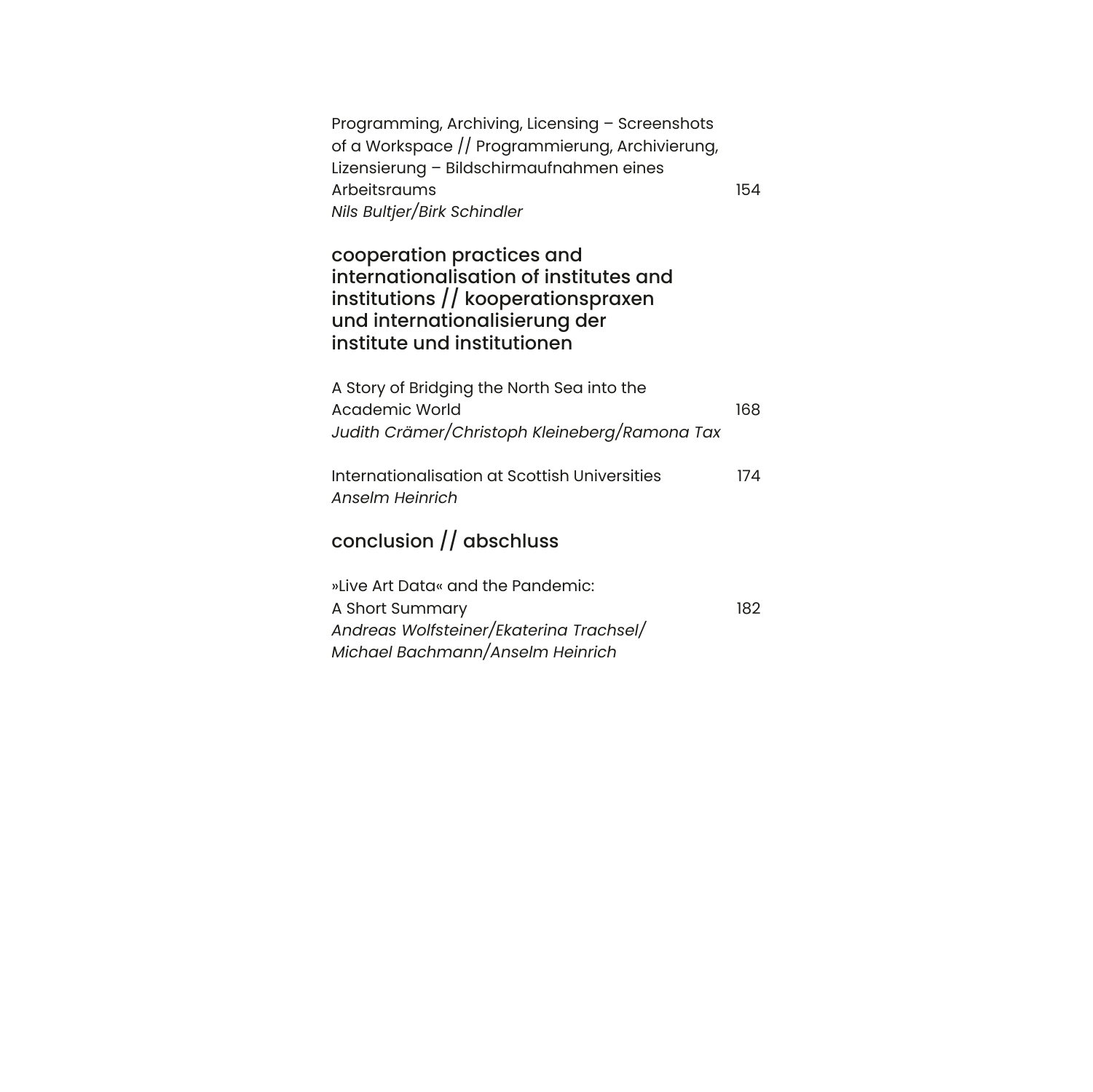## <span id="page-8-0"></span>Absent Histories: Working with the Archival Traces of Live Art in Scotland

#### Stephen Greer

#### **Abstract**

Archival materials relating to the histories of live art in Scotland can be found in collections across the UK, with the most substantial resources now located beyond Scotland's borders. Bringing these materials into conversation demands an attentiveness to the centring of existing live art histories on practice in England as well as the particular institutional and infrastructural contexts that have shaped their existence. In considering approaches for recontextualising such archival materials, this article begins to trace a history of absence in which live art in Scotland has been repeatedly marginalised. How might research usefully work with rather than simply seek to correct that dynamic?

Archivmaterialien zur Geschichte der live art in Schottland sind über Sammlungen in ganz Großbritannien verstreut, wobei sich die wichtigsten außerhalb der schottischen Landesgrenzen befnden. Um diese Materialien miteinander ins Gespräch zu bringen, muss zunächst Aufmerksamkeit dafür geschaffen werden, dass Geschichten der (britischen) live art auf England zentriert sind und dass dies im Rahmen bestimmter institutioneller und infrastruktureller Kontexte geschehen ist. Mit der Rekontextualisierung jener Archivmaterialien beginnt Stephen Greer in diesem Beitrag, eine Geschichte der Abwesenheit nachzuzeichnen, in der live art in Schottland immer wieder marginalisiert wurde: Wie kann Forschung sinnvoll mit dieser Dynamik arbeiten, anstelle eines bloßen Korrekturversuchs?

Research which engages with the histories of live art in Scotland must grapple with the distributed and fragmentary nature of its archival traces, scattered across and within collections that are personal, institutional and constitutionally incomplete.<sup>1</sup> Such work unfolds in a context in which live art is a frequently unnamed feld of practice whose historical trace is occluded by a popular belief that »something is noticeably lacking in Scottish art: a tradition of performance art«.<sup>2</sup> In this narrative, performance art features as an innovation imported to Scotland through the ground-breaking programmes of key fgures like Richard DeMarco (credited with introducing Tadeusz Kantor, Marina Abramović and Joseph Beuys to Scottish and British audiences in the 1960s and 70s) but without developing roots. It is selectively acknowledged in ways which preserve its marginality through rhetoric which simultaneously affrms and dismisses knowledge of its existence, as in the framing of performance art pioneer Alastair MacLennan by one of Scotland's largest national newspapers as »the most important Scottish artist you've never heard of«.<sup>3</sup> These journalistic tropes are paralleled in scholarly histories of Scottish

<sup>1</sup> On the archival situation also see the contribution by Bachmann/Heinrich in this volume.

<sup>2</sup> The List. »Still live«. [https://archive.list.co.uk/the](https://archive.list.co.uk/the-list/1990-09-28/63/)[list/1990-09-28/63/,](https://archive.list.co.uk/the-list/1990-09-28/63/) September 28, 1990 (accessed August 24, 2021).

<sup>3</sup> Mansfeld, Susan. »Alastair MacLennan: The most important Scottish artist you've never heard of«. *The Scotsman*. [https://](https://www.scotsman.com/whats-on/arts-and-entertainment/alastair-maclennan-most-important-scottish-artist-youve-never-heard-1443424) [www.scotsman.com/whats-on/arts-and-entertainment/](https://www.scotsman.com/whats-on/arts-and-entertainment/alastair-maclennan-most-important-scottish-artist-youve-never-heard-1443424) [alastair-maclennan-most-important-scottish-artist-youve](https://www.scotsman.com/whats-on/arts-and-entertainment/alastair-maclennan-most-important-scottish-artist-youve-never-heard-1443424)[never-heard-1443424](https://www.scotsman.com/whats-on/arts-and-entertainment/alastair-maclennan-most-important-scottish-artist-youve-never-heard-1443424), August 7, 2017 (accessed August 25, 2021).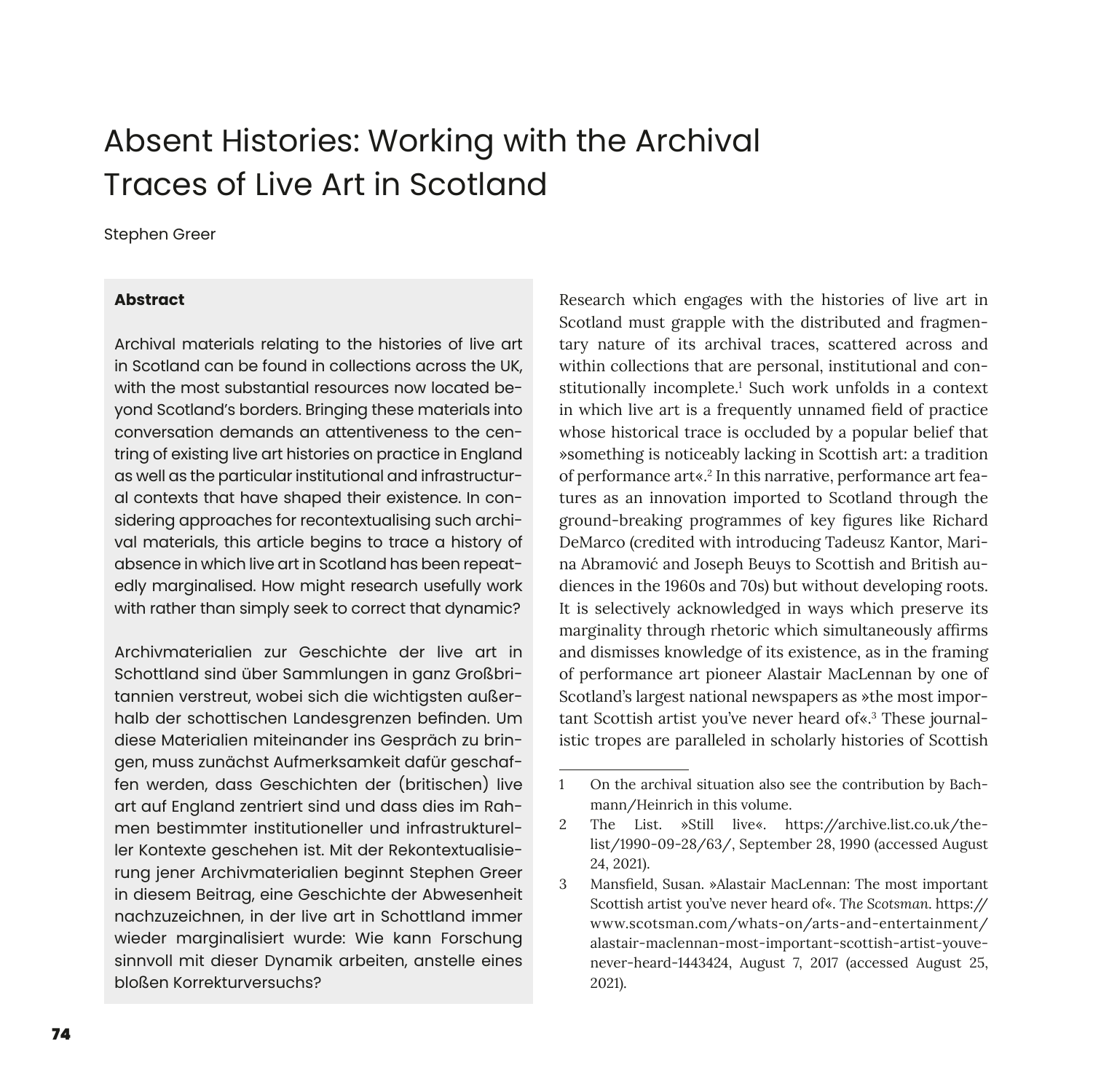theatre and visual art which acknowledge experimental performance practices as marginal exceptions to a cultural tradition otherwise centred on dramatic playwrighting and fgurative or landscape painting.

Nonetheless, there remains a signifcant body of archival material which might support further research into the histories and futures of live art in Scotland. The most substantial collections residing in Scotland relating to live art practice are linked to multi-artform, building-based institutions. For example, the resource room of Glasgow's *Centre for Contemporary Arts* (CCA) holds records of its own practices of programming, curation and artistic development as well as that of its precursor, *The Third Eye Centre*. These materials were catalogued and partially digitised as part of »The Glasgow Miracle« project, a collaboration between the CCA and Glasgow School of Art intended to »assist research and refection upon the causes and conditions which encouraged the renaissance of the visual arts in Glasgow since the late 1970s«.<sup>4</sup> Encompassing institutional records (budgets, artistic policies, planning documents and building development plans) and documentation of performance practice (videos, photographs and other ephemera), the CCA's holdings offer evidence of the material and curatorial infrastructures that might sustain live art practice or, alternatively, create the conditions in which it is possible for live art to exist in the frst instance. Records of the Third Eye and CCA's status as both producer, promoter and touring venue (at different points of their existence) also indicate the place of Scottish arts centres and galleries in a larger, UK-wide network of artistic experiment and development. The preservation and accessibility of this material refects CCA's own resilience in the face of series of signifcant fnancial crises and changes to the Scottish arts and culture funding environment since the early 1990s.

In contrast, the archival records of The Arches arts venue – a major hub for new performance and artist develop-

ment – are largely uncatalogued. Rescued at the moment of the venue's sudden closure following a licensing dispute in 2015 and now held as part of the Scottish Theatre Archive (STA) at the University of Glasgow, this material includes video documentation of commissioned and touring work as well as documentation relating to the venue's mixed programme of performance, festivals and clubbing, though the full extent of this collection remains as yet unclear. The precarious status of the Arches collection may exemplify the ways in which the resilience and legibility of institutional records are intimately bound up in the history of their parent institutions, the practices and resources which enabled those organisations to document their own activities, and the values and priorities which determined which elements of their work would be considered signifcant enough to preserve. These dynamics are exacerbated in the case of work developed by independent curators, groups or individual artists working outside of institutional and venue-based settings where there is no formal organisational structure in place to support such work. During my own research on the Arts and Humanities Research Council project »Live Art in Scotland«, I have been told that the archive of one signifcant festival was »on the foor in the spare room« of a fat rented by the one of the event's founding artistic directors who has since left the sector to work in another feld. Correspondingly, the existence of personal collections of individual artists – including theatre-maker and performer Adrian Howells (held at the STA, Glasgow), artist, musician and NRLA master of ceremonies Ian Smith (held as part of the Theatre Collection, Bristol) and performance artist Alastair MacLennan (held at Duncan of Jordanstone College of Art and Design, Dundee) – refect signifcant practices of self-documentation and self-archiving carried out by artists within their own lifetimes.

The largest and arguably most comprehensive collection of materials relating to the history of live art in Scotland is the archive of the National Review of Live Art (NRLA), a festival staged regularly in venues across Glasgow following 1988 until its thirtieth edition in 2010.<sup>5</sup> Programmed by

<sup>4</sup> The Glasgow Miracle: Materials for Alternative Histories. [http://www.glasgowmiraclearchives.org,](http://www.glasgowmiraclearchives.org) 2012 (accessed September 6, 2021).

<sup>5</sup> NRLA30: Celebrating the 30<sup>th</sup> Anniversary of the National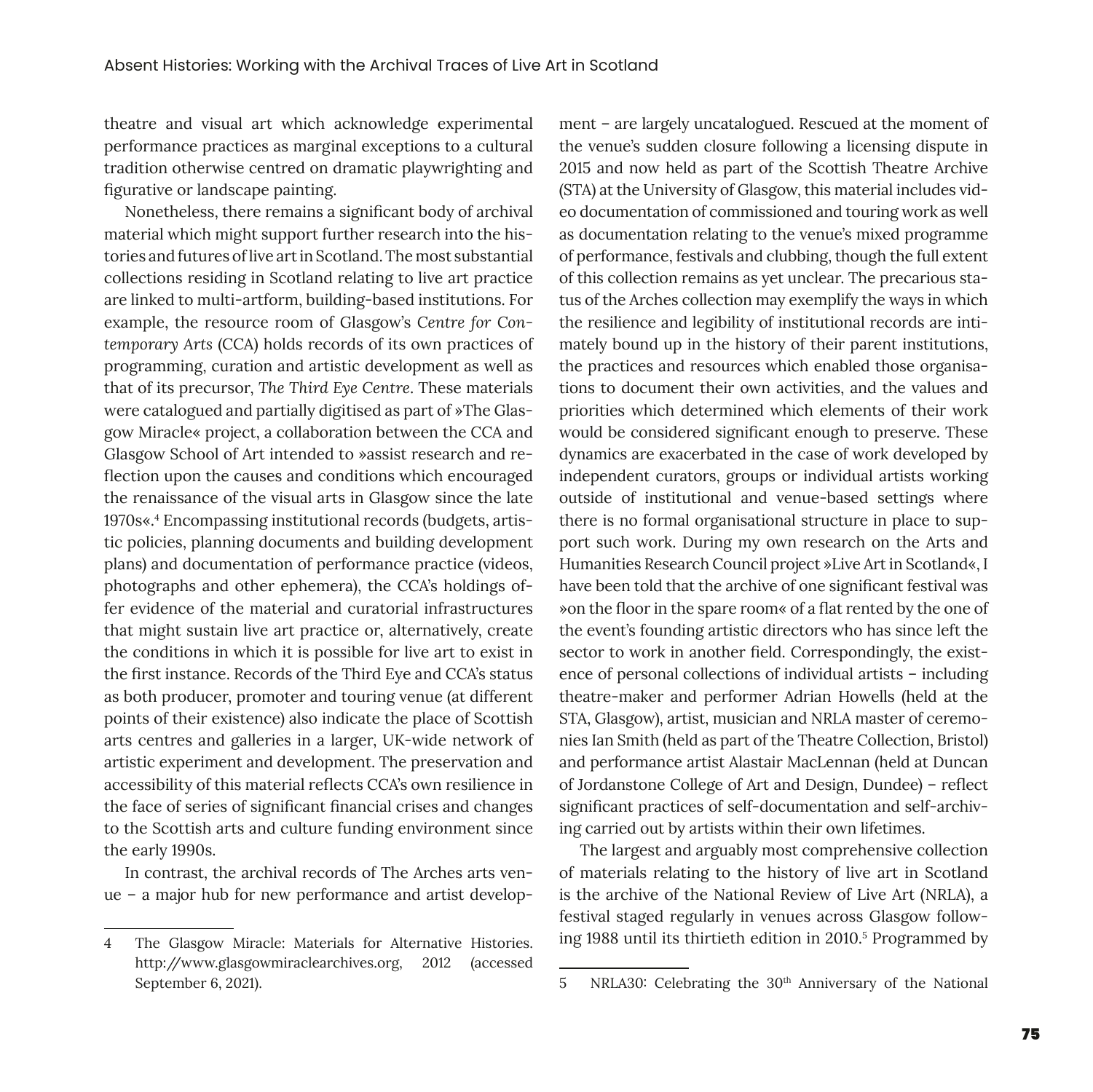performance curator and producer Nikki Milican, the NRLA played a leading role in the national and international development of live art practices – both as singular event and as part of a broader programme of events and artist development initiatives led by Milican's company New Moves International that included the dance festival New Moves, the international performance festival New Territories, and the Winter School programme of artist-led training workshops. As Jennie Klein notes, the NRLA's Platform strand of work by new and emerging artists – derived from a UK-wide series of sharings at venues and higher-education institutions – served to identify and support the early practice of a range of now major British live art practitioners including Curious (Helen Paris and Leslie Hill), Richard DeDomenici, FrenchMottershead, Sheila Ghelani and Kira O'Reilly.6 The longevity of the festival (and scope and signifcance Milican's work for which she was awarded the Order of the British Empire for services to performance art) means that the history of the NRLA is sometimes seen as offering a history of live art in the UK as a whole.

Originally held by the University of Glasgow, the NRLA's archive was later donated by Milican to Nottingham Trent University before moving to the University of Bristol's Theatre Collection where it currently resides.7 The NRLA archive is primarily a video archive that holds footage of performances alongside documentation of discussion events and interviews with artists, though also includes printed materials including brochures, press cuttings, funding applications and annual reports. Much of this material refects the NR-LA's own practices of self-fashioning and critical reflexivity. with artist interviews across several years – for example –

inviting commentary on the particular role of the festival in sustaining a community of critical generosity toward experimental practices. Mirroring the composition of the CCA / Third Eye collections, the scope of this material lends itself to a particular kind of materialist history – one that might attend to specifc examples of live art practice and the infrastructures of curation, fnance and venue that have shaped, enabled and sometimes foreclosed its existence.

While the relocation of the NRLA archive to England has enabled its preservation and the support of a dedicated team of archivists, this process has also subtly recontextualised its holdings. This is an effect of the archive's physical location and its co-location with the Record of Live Art Practice (RLAP), a major archive established in 1994 when the Arts Council of England invited Professor Barry Smith of Nottingham Trent University to formalise and expand his personal research collection. Though venues, festivals and artists based in Scotland are refected within RLAP, the nature of their archival presence can sometimes give a misleading impression of the scope and scale of such activity. An envelope labelled »Live Art in Scotland«, for example, contains a single sheet of paper advertising a research consultancy. Engaging with RLAP in support of research concerning live art in Scotland may require extensive prior knowledge of the Scottish context and its physical/cultural geography: this includes the names of venues, artists and events whose location within or connection to Scotland is not apparent from the archive's catalogue, as well as the names of Scottish artists whose careers have led them to work for signifcant periods in other locations. In any case, working with the histories of the UK's smaller constituent nations often requires one to actively resist the presumption of an English centre in recognition of how the question of »small nationhood is inevitably bound up with questions of power and that the majority of small nations are, or have been, involved in contested definitions of identity of a particularly intense nature.«<sup>8</sup>

Review of Live Art. <https://nrla30.com> (accessed October 4, 2021).

<sup>6</sup> Klein, Jennie. »Live Art in the UK«. *PAJ: A Journal of Performance and Art* 32 (3), 2010, pp. 55–62, here: p. 55.

<sup>7</sup> National Review of Live Art Archive. University of Bristol Theatre Collection, [http://www.bristol.ac.uk/theatre-collection/](http://www.bristol.ac.uk/theatre-collection/explore/live-art/national-review-of-live-art-archive/) [explore/live-art/national-review-of-live-art-archive/](http://www.bristol.ac.uk/theatre-collection/explore/live-art/national-review-of-live-art-archive/)  (accessed September 6, 2021).

<sup>8</sup> Blandford, Steve. »Introduction«. In Blandford, Steve (ed.). *Theatre and Performance in Small Nations*. Bristol, 2013, pp. 1–18, here: p. 3.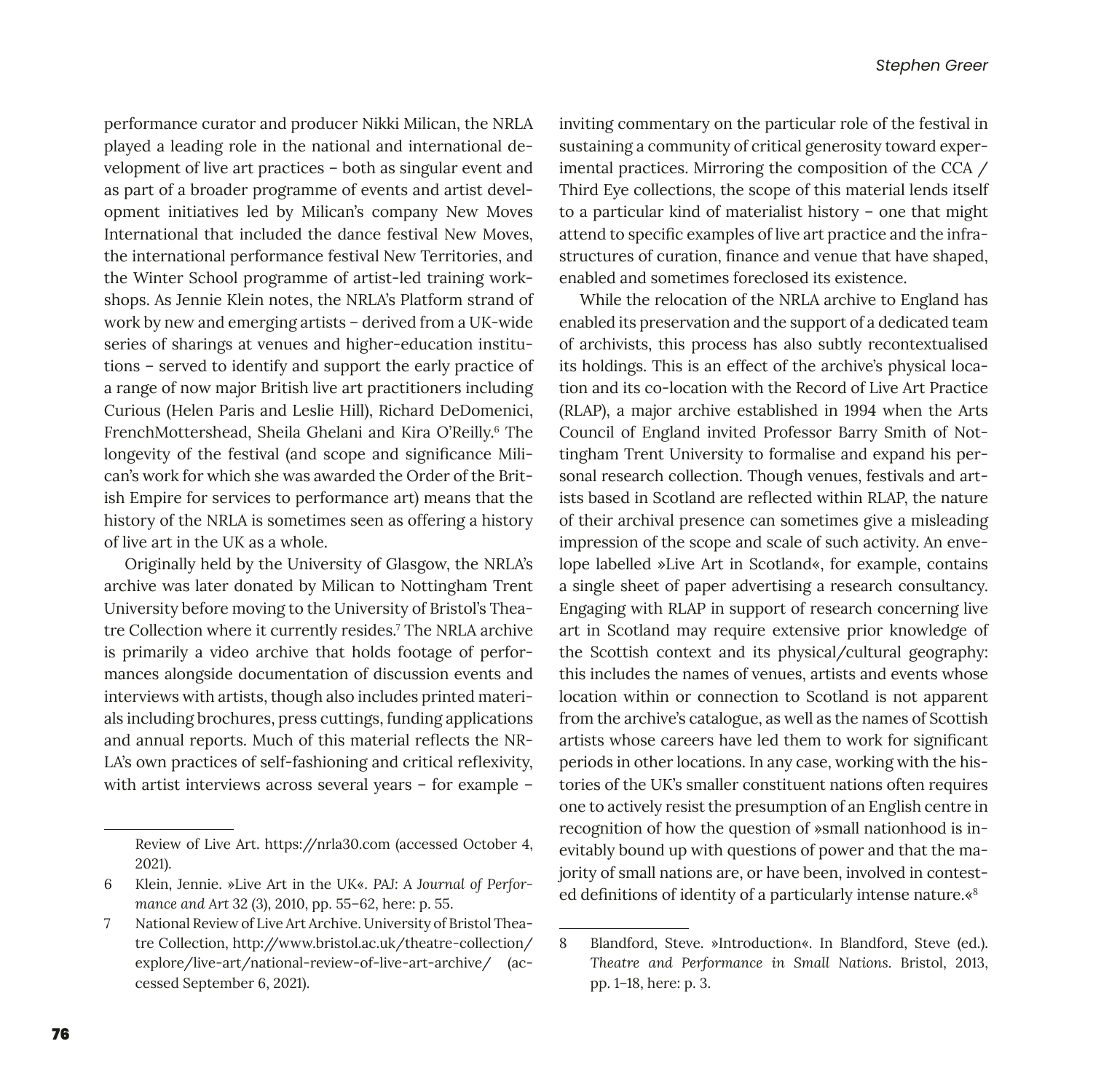What might be involved, then, in bringing these and other archival collections – distributed across Scotland and the UK as a whole - into conversation with each other? And how might it enable a critical attentiveness to the specifc conditions of practice in Scotland without failing to recognise the complex ways in which the different parts of the UK's arts ecology are intertwined? In considering these questions, I have turned to examine the strategies adopted by the Live Art Development Agency (LADA), London, in inviting engagements with their own signifcant resource library through »study room guides« which are intended to help visitors navigate its open-access collection of live art related videos, DVDs and publications. Commissioned from »artists and thinkers«, these texts exist alongside the study room's formal catalogue of its holdings to offer curated pathways or points of entry to LADA's diverse holdings. In LADA's own words, »the idea is to enable Study Room users to experience the materials in a new way and highlight materials that they may not have otherwise come across.«<sup>9</sup>

Beginning with Franko B's *The Body in Performance* (2005), these study room guides have refected different strategies, themes and contexts for live art practice – serving to both interrogate and reproduce the tropes and concerns with which the feld is most strongly associated. In this sense, the guides perform a kind of institutional critique addressing the status of marginalised artists and practices within mainstream institutions that also works to establish Live Art (capitalised) as its own institution, albeit one characterised by the fexibility, diversity and exploratory nature of the works within it. Growing at a rate of one or two year, the series now includes Adele Tan's (2008) guide profling contemporary and historical performance art practices from China, Rachel Zerihan's (2009) series of refections on performances created by audiences »for an audience of one«, Tracey Warr's (2015) text on remoteness, Nando Messias' (2018) exploration of effeminacy, queer visibility

9 »Visit the Study Room«. Live Art Development Agency, [https://www.thisisliveart.co.uk/resources/visit-the-study](https://www.thisisliveart.co.uk/resources/visit-the-study-room/)[room/](https://www.thisisliveart.co.uk/resources/visit-the-study-room/) (accessed September 10, 2021).

and social violence, Daniel Oliver's (2019) work on neurodiversity and Arts Feminism Queer / CUNTemporary's (2020) curated guide to queer, feminist and decolonial ecologies in live art.10

In the frst instance, we might imagine a study room guide simply titled »Live Art in Scotland« which proceeds by surfacing the materials relating to Scotland within LA-DA's collection and considers their relationship to formal strategies of cataloguing and labelling. This guide might include a refection on the disparity between materials tagged with »Scotland« in the collection's database and the larger range of materials that relate to venues, locations and artists based in or relating to Scotland but whose connections are elided at the formal levels of fonds, series, fle and item. Alternatively, one might emphasise dimensions of practice in Scotland that are currently underrepresented or absent by inviting refections on the literal and fgurative distances between LADA's physical resource room – housed in their premises in Bethnal Green, London – and the collection of Deveron Projects, in Huntly, Aberdeenshire, some 600 miles to the north. How might Deveron Projects' located practices of creative research and cultural engagement (exemplifed in the slogan »The Town is the Venue«) inform the terms on which live art practices become valued and accessible to study beyond the immediate context of their enactment?

Such work might serve as the basis for a map of connections between the collections and archives noted above, fostering an expanded view of the UK's different sites of cultural production for live art that is sensitive to differing intensities and rhythms of action and association through which the UK's ecologies of live art practice have been sustained, and then become intelligible as part of live art's history. Doing so could involve reading examples of international practice into the narrative of live art and experimental performance's presence in Scotland while also considering how activity in Scotland has shaped practice elsewhere. For

<sup>10</sup> »Study Room Guides«. Live Art Development Agency, [https://](https://www.thisisliveart.co.uk/resources/study-room-guides/) [www.thisisliveart.co.uk/resources/study-room-guides/](https://www.thisisliveart.co.uk/resources/study-room-guides/) (accessed September 10, 2021).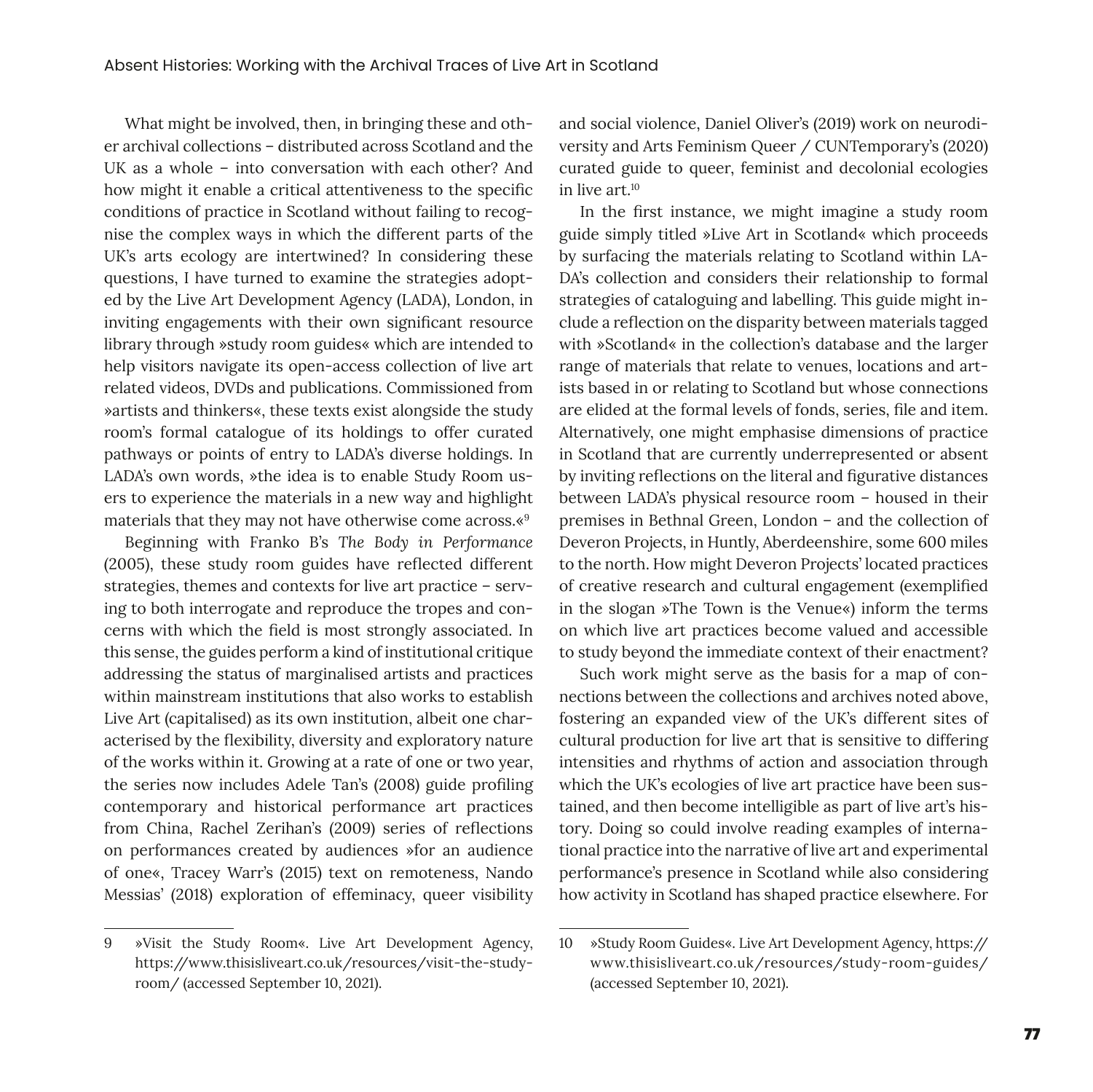example, one might engage with the work of Chicago-based performance company Goat Island whose summer school model originated at Glasgow's CCA where commissions and residencies shaped the development of *How Dear To Me the Hour When Daylight Dies* (1996) and *The Sea & Poison* (1997). This, in turn, might elaborate an understanding of the connections between artistic activity and institutions in Scotland and that in other parts of the UK – noting, for example, the ecology of curation, co-commissioning and training extending between the CCA, Bristol's Arnolfni and Dartington College of Arts, each of which would host Goat Island's performances and workshops. Such a perspective might enable greater understanding of the signifcance of national and international patterns of artistic development and collaboration for a small nation with a correspondingly small resident artistic community.

In considering such an approach, I am mindful that LA-DA's study room guides refect a distinct and successful history of advocacy for live art in England that has not been replicated across the rest of the UK. LADA's ongoing role in fostering live art as a privileged term for experimental and innovative arts practices in the UK context can be traced in part to the earlier work of its co-founder Lois Keidan in her role at the Arts Council of Great Britain (ACGB) where she was responsible for national policy and provision for Performance Art and interdisciplinary practices. At that time, Keidan's *National Arts and Media Strategy: Discussion Document on Live Art* (1991) played a significant role in advocating for the terminology of live art as a fexible and responsive alternative to the »restrictive practice« of performance art, and one that might serve a »need to acknowledge innovative, challenging practices from diverse cultures beyond Eurocentric monocultural traditions. $\mathbf{e}^{\text{11}}$  This perspective drew directly on the work of playwright Michael McMillan whose research report *Cultural Grounding* (1990) had argued for the revision of funding council art form defnitions

that »by their nature, exclude[d] artists not working in a ›white European tradition‹« and called for a greater degree of support for innovative work by Black artists and organisations through a revised approach to the funding of multi-based and interdisciplinary practice.12 By the mid 1990s, this advocacy – together with the lobbying efforts of artists and promoters across the new work sector – had resulted in specifc ACE grants and commissions for artists working within live art, the identification of regional arts officers with specifc responsibility for the support and development of artists in that feld and, by 1999, support for Keidan (who had since left the ACGB) to co-found LADA with producer and curator Catherine Ugwu.

These developments, however, were not mirrored in Scotland where live art retained a low profle within the structures and policies of the Scottish Arts Council (SAC). While Jeni Walwin's contribution to the 1991 book *Live Art* would identify the SAC's potential support to artists »in all media« through a range of bursaries and project assistance grants, it would remain unclear whether applications from live artists were anticipated or welcomed in practice.<sup>13</sup> A review of publications produced by the SAC across this period, for example, reveals comparatively few references to live art – an omission which seems signifcant given the location of the NRLA in Scotland as well as the scale of major programmes of live art and experimental theatre and performance at SAC-funded venues including the Third Eye Centre / CCA, Tramway and the Arches. Funding for such work was instead distributed primarily through committees overseeing dance, drama and »combined arts« (the latter term used in reference to multi-artform arts centres, festivals and interdisciplinary or cross-media practice). One signifcant exception takes the form of an infrastructure re-

<sup>11</sup> Keidan, Lois. *National Arts and Media Strategy: Discussion Document on Live Art*. Arts Council of Great Britain. London, 1991, p. 2.

<sup>12</sup> McMillan, Michael. *Cultural Grounding: Live Art and Cultural Diversity: Action Research Project. A report for the Visual Arts Department of the Arts Council of Great Britain*. Arts Council of Great Britain. London, 1990, p. 6.

<sup>13</sup> Walwin, Jeni. »Funding«. In Ayers, Robert/Butler, David (eds.). *Live Art*. Newcastle, 1991, p. 112–125, here: p. 115.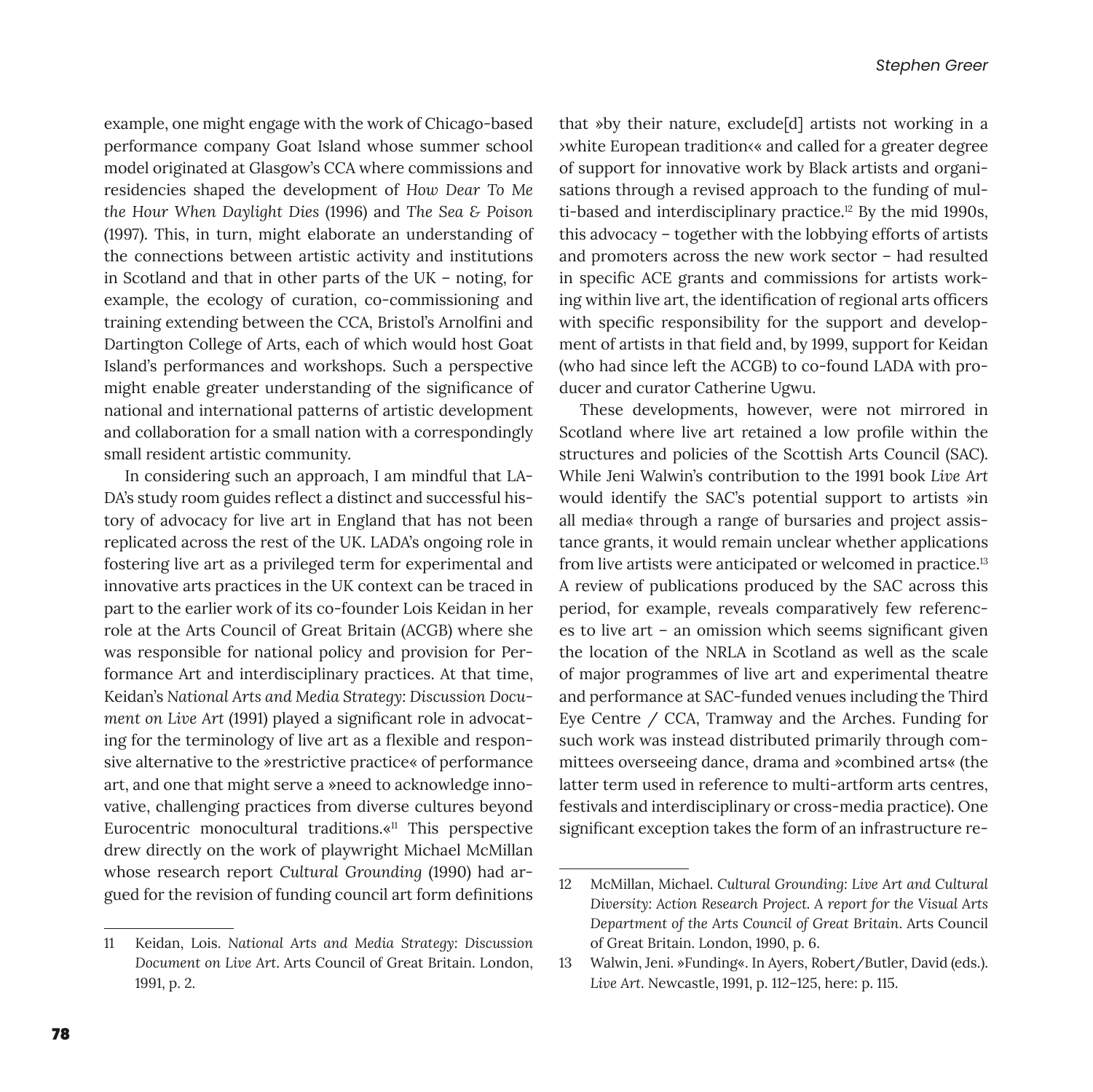port produced in 2007 which scoped the extent of the live art sector in Scotland and the signifcant challenges faced by those working in the feld. In contrast with England, the report found there were no organisations in Scotland with long-term »Foundation« funding whose role was focused on the development and support of live art, no clear signposting that live art was eligible for funding and no capacity for artists to identify live art as their primary feld of practice on point of application.14 These dynamics persist today, even as SAC's successor Creative Scotland continues to offer funding to venues closely associated with live art and signifcant project grants to festivals such as *Take Me Somewhere*, established in 2017 to build on the legacy of the Arches' arts programme.

These structural conditions continue to shape the possible existence of live art and its histories in Scotland, informing the existence and extent of the materials which might support and enable research into live art as well as the discursive space into which such histories might then emerge and be understood. Engaging with the archival histories of live art in Scotland, then, may require one to continually work *with* rather than simply seek to correct a pattern of absences and elisions by proposing new potential connections between disparate collections. This is also to understand that the circumstances which contributed to a fragmented and distributed knowledge of past practices might yet meaningfully inform the future of the feld.

#### Bibliography

- Blandford, Steve. »Introduction«. In Blandford, Steve (ed.). *Theatre and Performance in Small Nations*. Bristol, 2013, pp. 1–18.
- Keidan, Lois. *National Arts and Media Strategy: Discussion Document on Live Art*. Arts Council of Great Britain. London, 1991.
- Klein, Jennie. »Live Art in the UK«. *PAJ: A Journal of Performance and Art* 32 (3), 2010: pp. 55–62.
- Live Art Development Agency. Study Room Guides. [https://](https://www.thisisliveart.co.uk/resources/study-room-guides/) [www.thisisliveart.co.uk/resources/study-room-guides/](https://www.thisisliveart.co.uk/resources/study-room-guides/) (accessed September 10, 2021).
- —, »Visit the Study Room«. [https://www.thisisliveart.co.uk/](https://www.thisisliveart.co.uk/resources/visit-the-study-room/) [resources/visit-the-study-room/](https://www.thisisliveart.co.uk/resources/visit-the-study-room/)  (accessed September 10, 2021).
- Mansfeld, Susan. »Alastair MacLennan: The most important Scottish artist you've never heard of«. *The Scotsman*. [https://www.scotsman.com/whats-on/](https://www.scotsman.com/whats-on/arts-and-entertainment/alastair-maclennan-most-important-scottish-artist-youve-never-heard-1443424) [arts-and-entertainment/alastair-maclennan-most](https://www.scotsman.com/whats-on/arts-and-entertainment/alastair-maclennan-most-important-scottish-artist-youve-never-heard-1443424)[important-scottish-artist-youve-never-heard-1443424](https://www.scotsman.com/whats-on/arts-and-entertainment/alastair-maclennan-most-important-scottish-artist-youve-never-heard-1443424), August 7, 2017 (accessed August 25, 2021).
- McMillan, Michael. *Cultural Grounding: Live Art and Cultural Diversity: Action Research Project*. Arts Council of Great Britain. London, 1990.
- NRLA30: Celebrating the 30<sup>th</sup> Anniversary of the National Review of Live Art. <https://nrla30.com> (accessed October 4, 2021).
- Scottish Arts Council. *Development of the Infrastructure and Support of Live Art in Scotland*. Edinburgh, 2007.
- The Glasgow Miracle: Materials for Alternative Histories. [http://www.glasgowmiraclearchives.org,](http://www.glasgowmiraclearchives.org) 2012 (accessed September 6, 2021).
- The List. »Still live«. [https://archive.list.co.uk/the](https://archive.list.co.uk/the-list/1990-09-28/63/)[list/1990-09-28/63/](https://archive.list.co.uk/the-list/1990-09-28/63/), September 28, 1990 (accessed August 24, 2021).
- University of Bristol Theatre Collection. National Review of Live Art Archive. [http://www.bristol.ac.uk/theatre](http://www.bristol.ac.uk/theatre-collection/explore/live-art/national-review-of-live-art-archive/)[collection/explore/live-art/national-review-of-live](http://www.bristol.ac.uk/theatre-collection/explore/live-art/national-review-of-live-art-archive/)[art-archive/](http://www.bristol.ac.uk/theatre-collection/explore/live-art/national-review-of-live-art-archive/) (accessed September 6, 2021).
- Walwin, Jeni. »Funding«. In Ayers, Robert and Butler, David (eds.). *Live Art*. Newcastle, 1991, pp. 112–125.

<sup>14</sup> *Development of the Infrastructure and Support of Live Art in Scotland*. Scottish Arts Council. Edinburgh, 2007.